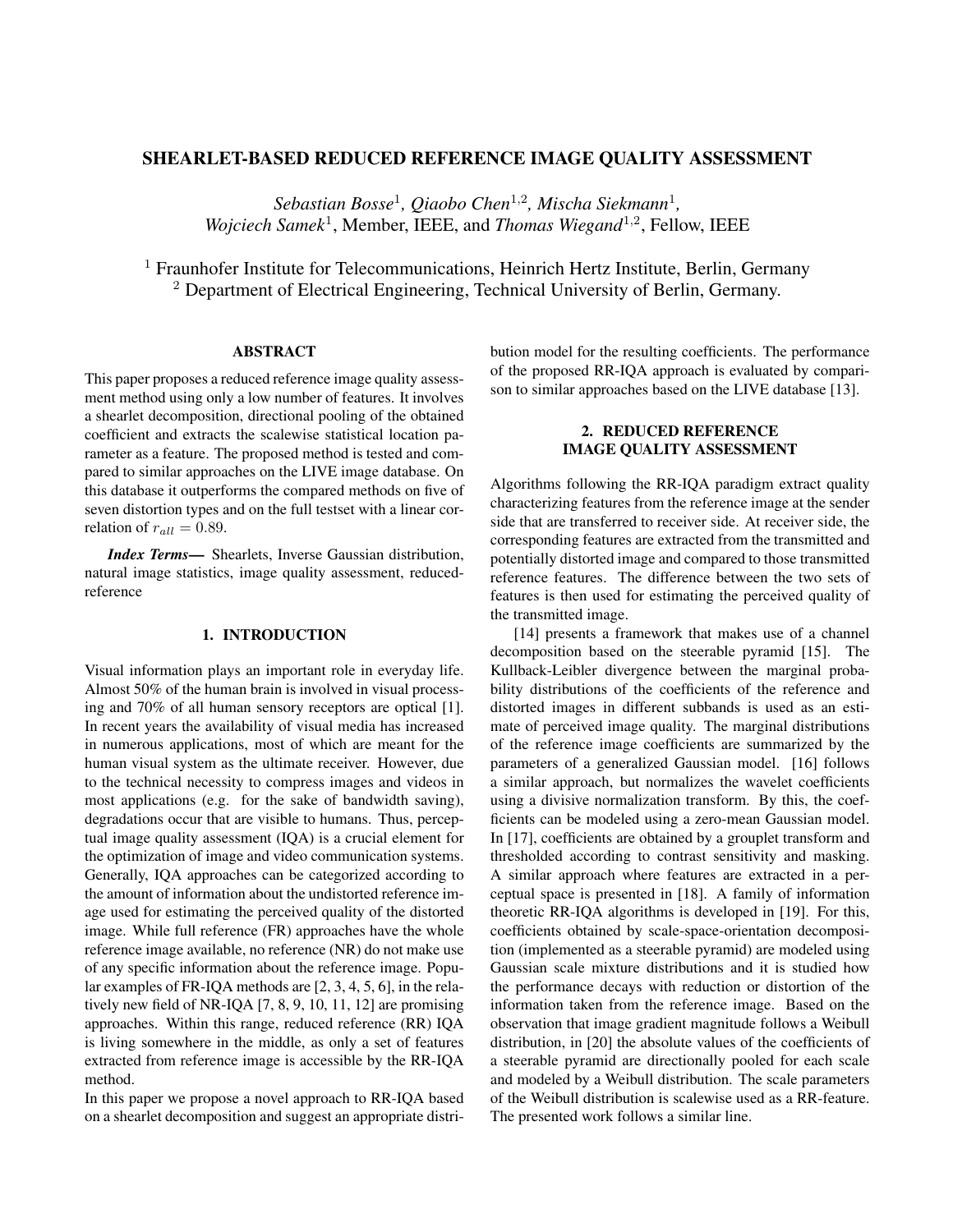### 3. METHODS

## 3.1. Shearlets

Recently, a directional multiscale decomposition system known as shearlets has been developed, which provides a unified treatment of continuous as well as discrete models, allowing optimally sparse representations of piecewise smooth images [21, 22]. Shearlets are constructed by anisotropically scaling, shearing and translating a (wavelet analogous) shearlet generator  $\phi(t)$ . In order to preserve the integer lattice of the image, the change of orientation is not achieved by rotation, but by shearing the system and thus permitting faithful digital implementations by

$$
\mathbf{O_s} = \begin{bmatrix} 1 & s \\ 0 & 1 \end{bmatrix} \tag{1}
$$

This is the main and distinctive difference to curvelets and its discrete form contourlets, which control directional selectivity by rotation [23]. Scaling is performed using a scaling matrix

$$
\mathbf{A}_a = \begin{bmatrix} a & 0 \\ 0 & a^{\alpha} \end{bmatrix},\tag{2}
$$

where  $\alpha \in [0, 1]$  determines the degree of anisotropy. Finally, a translation operator shifts the generating function  $\mathbf{T}_m \phi(t) \rightarrow \phi(t-m)$ , yielding a shearlet system  $S(\phi) = \mathbf{T}_m \cdot \mathbf{A}_a \cdot \mathbf{O}_s \cdot \phi.$ 

For a certain class of natural images, so-called cartoonlike images (images consisting of smooth areas separated by piecewise smooth boundary curves), shearlet-based transforms were shown to provide optimally sparse approximations. This simplified model of natural images emphasizing anisotropic features, most notably edges, is found to be consistent with many models of the human visual system [23].

### 3.2. Inverse Gaussian Distribution

The inverse Gaussian distribution (also know as Walddistribution) is a two parameter probability distribution with a position parameter  $\mu > 0$  and a shape parameter  $\lambda > 0$ . The probability density function is defined as

$$
f_{IG}(x; \mu, \lambda) = \left(\frac{\lambda}{2\pi x^3}\right)^{\frac{1}{2}} \cdot e^{\frac{-\lambda (x-\mu)^2}{2\mu^2 x}}
$$
(3)

The position parameter  $\mu$  in  $f_{IG}$  can easily be estimated as the mean of the data to be summarized.

Note that the inverse Gaussian distribution is very similar to the Weibull distribution that is assumed to summarize the gradient magnitude of natural images in a sequential fragmentation process [24]. The Weibull distribution was used in a similar context in [20]. However, in [25], normal inverse Gaussian distributions (a normal variance-mean mixture distribution with a mixing density of inverse Gaussian) have been shown to be a feasible model for curvelet coefficients.

Given the conceptual similarity of curvelets and shearlets (see Subsec.3.1), this motivates the use of inverse Gaussian distribution parameters.

#### 3.3. Scalewise orientational coefficient pooling

Similar to the method proposed in [20], for each scale  $n$  the absolute values of the shearlet coefficients  $c_{n,k}(x, y)$  are maxpooled samplewise along the orientational shearings  $k$ . This leads to the scalewise feature map

$$
c_n(x,y) = \max_{k \in [0,\dots,K-1]} |c_{n,k}(x,y)|.
$$
 (4)

This kind of pooling is also neurophysiologically plausible for modeling visual processing in the human brain [26].

#### 3.4. Distribution Fitting

For each frequency scale  $n$  the distributions position parameters  $\mu_n$  are estimated as the mean value of scalewise orientational pooled feature map  $f_n(x, y)$  with

$$
\mu_n = \frac{1}{XY} \sum_{x=0}^{X} \sum_{y=0}^{Y} c_n(x, y)
$$
\n(5)

and  $X, Y$  being the height and width of the specific image.

#### 3.5. Feature Pooling

The resulting scalewise features are calculated for the reference image as  $\mu_n^R$  and for the distorted image as  $\mu_n^D$ .  $\mu_n^R$  is an indicator of the activity in the reference image on a certain scale *n*. As such, it can be used to model global masking effects on a certain scale and control for the global distortion sensitivity of an image. Similar to [20], this leads to a RR quality metric

$$
D = \sum_{n=0}^{N} \frac{|\mu_n^R - \mu_n^D|}{\mu_n^R}
$$
 (6)

### 4. EXPERIMENTS

In order to test the proposed RR IQA method and to be able to compare it to [20], we signed a shearlet system with  $N =$ 5 frequency scales (plus low-pass component) and the same number of  $K = 8$  orientations on each scale. The shearlet system is based on a 9-tap quadrature mirror filter.

Evaluations and comparison were performed on the LIVE database [13]. It contains 29 color reference images and 779 distorted images, distorted by JPEG compression (JPEG), JPEG2000 compression (JP2K), additive Gaussian white noise (WN), Gaussian blurring (GB) and JPEG2000 compressed images transmitted over a simulated Rayleigh fading channel (FF). JPEG and JPEG2000 compressed images are organized in two sets. Each distortion type is introduced at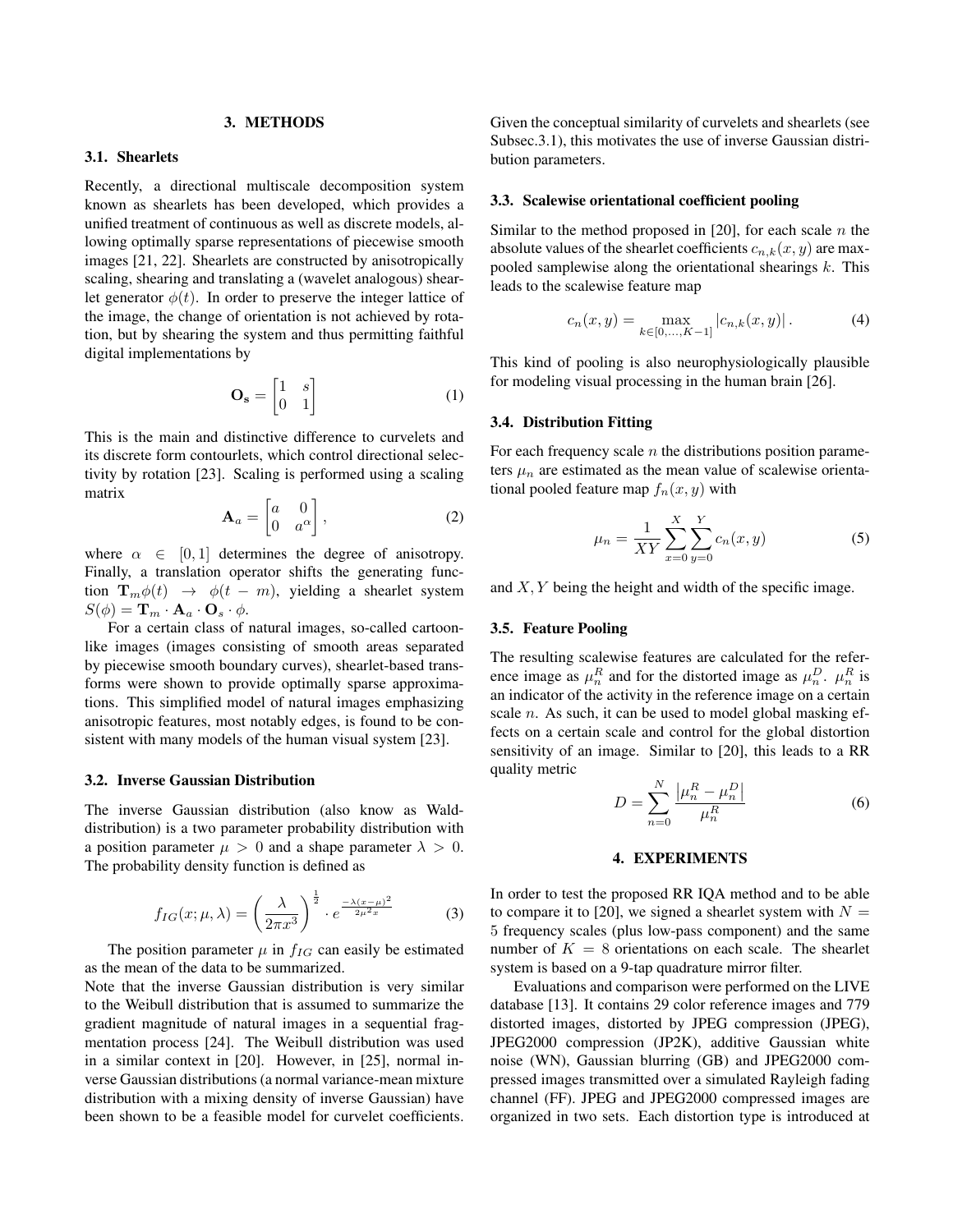

Fig. 1: DMOS values from LIVE database scattered vs. predicted values from the proposed method for the 7 distortion categories and all distortions.

5-6 magnitudes. On average, about 23 subjects evaluated the quality of each image. The viewing conditions are fairly controlled in terms of viewing distance. Ratings were collected in a double stimulus manner and reported as Differential Mean Opinion Scores (DMOS). Although the LIVE database contains color images, for the evaluation images were converted to gray scale.

Following [27], a 5-parameter logistic function

$$
f(x) = a_1 \left( \frac{1}{2} - \frac{1}{1 + e^{(a_2 \cdot (x - a_3))}} \right) + a_4 x + a_5 \quad (7)
$$

was used to map the obtained RR quality metric  $D$  nonlinearily to the DMOS values from the LIVE database.

## 5. RESULTS

Table 1 shows the performance of the proposed RR IQA method (indicated by 'SL+invGauss-fit') in terms of prediction accuracy measured as Pearson product-moment correlation coefficient (CC) and prediction monotonicity measured by Spearman's rank order correlation coefficient (SROCC). The performance is compared to the method described in [20], that uses a decomposition based on a steerable pyramid and summarizes the resulting coefficients by the shape parameter of a Weibull distribution. In order to evaluate the influence of the type of the multiscale decomposition and of the type of the summarizing statistics, we further compare the method to a combination of the described shearlet based decomposition with the scaling parameter from the Weibull distribution ('SL+wbl-fit') and did the same recombination with the method from [20], by combining a steerable pyramid based decomposition with a position parameter from the inverse Gaussian distribution ('SP+invGauss-fit'). (Unfortunately, we were not able to reproduce the results from [20], so we report the correlations achieved with our implementation of a combination of steerable pyramid with a Weibull-scaling parameter (SP+wbl-fit) as well.) To bring the results into a broader context, the correlations for two FR IQA methods (PSNR and MS-SSIM [4]) are reported as well. In terms of CC and SROCC, the proposed method performs best for JP2000 and JPEG compression artifacts on both sets in the database and for fast fading distortions among the RR IQA methods. For additive white Gaussian noise and Gaussian blur type distortions, method [20] obtains a higher CC and for WN also a higher SROCC. Changing the assumption about the underlying distribution to a Weibull model for a shearlet-based decomposition achieves the highest SROCC for Gaussian blurring. Most interestingly, among the evaluated RR IQA methods the proposed method achieves the highest prediction accuracy and prediction monotonicity, indicating good generalization properties. In Fig.1 the performance of the proposed methods for the LIVE database is shown graphically by scatter plots.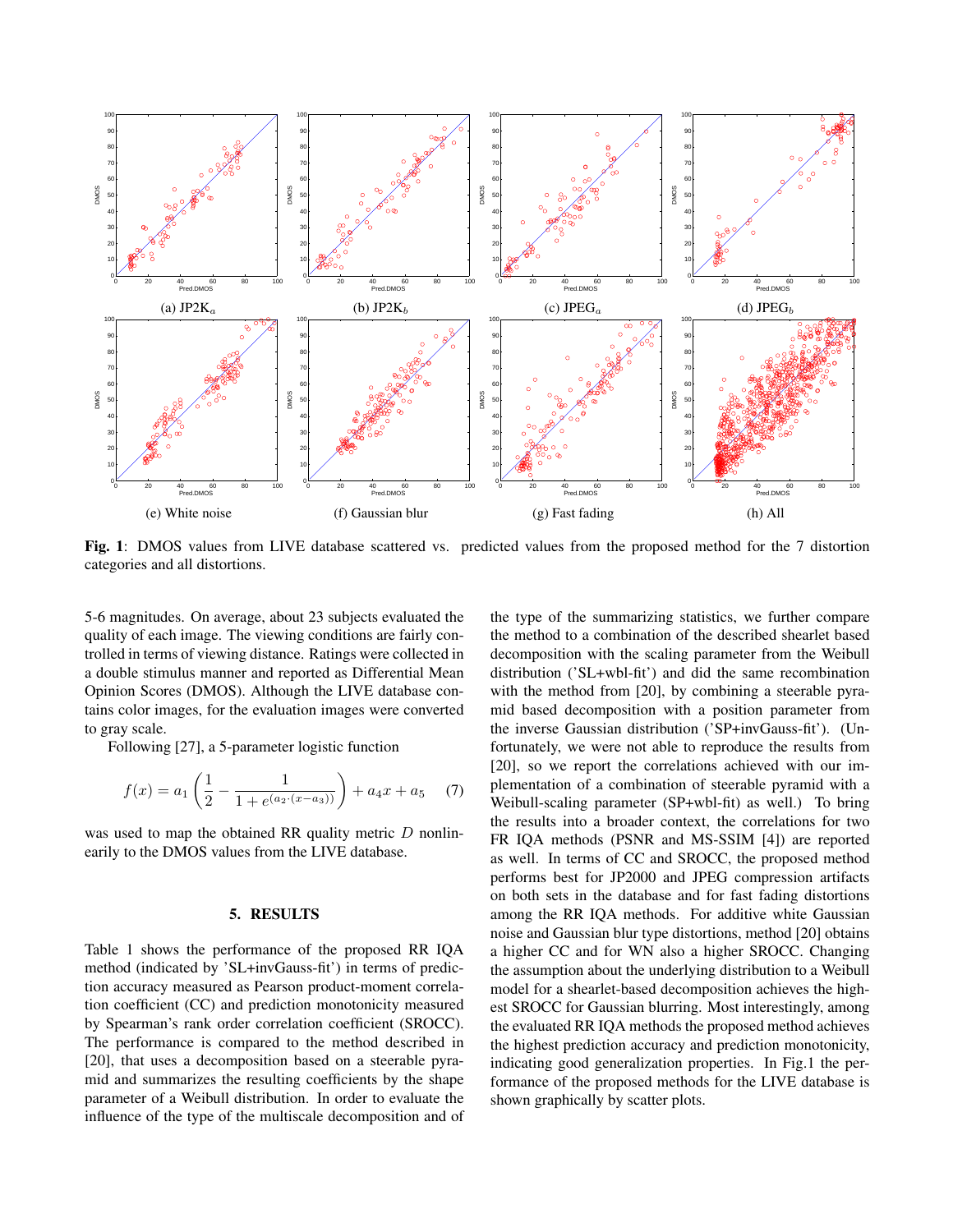|                                                     |                  | $JP2K_a$ | JP2K <sub>b</sub> | JPEG <sub>a</sub> | JPEG <sub>h</sub> | WN     | GB     | FF     | all    |
|-----------------------------------------------------|------------------|----------|-------------------|-------------------|-------------------|--------|--------|--------|--------|
| Pearson Correlation Coefficient (CC)                |                  |          |                   |                   |                   |        |        |        |        |
| RR.                                                 | SL+invGauss-fit  | 0.9697   | 0.9702            | 0.9366            | 0.9799            | 0.9634 | 0.9311 | 0.9391 | 0.8875 |
|                                                     | $SL+wbl$ -fit    | 0.9436   | $\sqrt{0.9409}$   | 0.8048            | 0.9641            | 0.9439 | 0.9125 | 0.9390 | 0.8412 |
|                                                     | Method from [20] | 0.9514   | 0.9569            | 0.8673            | 0.9568            | 0.9755 | 0.9454 | 0.9243 | 0.8353 |
|                                                     | SP+invGauss-fit  | 0.9643   | 0.9469            | 0.9008            | 0.8476            | 0.9400 | 0.6669 | 0.8764 | 0.7266 |
|                                                     | SP+wbl-fit       | 0.9488   | 0.9136            | 0.8278            | 0.9159            | 0.9405 | 0.6387 | 0.8721 | 0.7163 |
| 臣<br>                                               | <b>PSNR</b>      | 0.9332   | 0.8740            | 0.8856            | 0.9167            | 0.9859 | 0.7834 | 0.8895 | 0.8709 |
|                                                     | $MS-SSIM$ [4]    | 0.9702   | 0.9711            | 0.9699            | 0.9879            | 0.9737 | 0.9487 | 0.9304 | 0.9393 |
| Spearman Rank Order Correlation Coefficient (SROCC) |                  |          |                   |                   |                   |        |        |        |        |
| RR.                                                 | SL+invGauss-fit  | 0.9673   | 0.9662            | 0.9274            | 0.9084            | 0.9607 | 0.9267 | 0.9370 | 0.8840 |
|                                                     | $SL+whl$ -fit    | 0.9402   | 0.9434            | 0.7894            | 0.8646            | 0.9300 | 0.9076 | 0.9310 | 0.8412 |
|                                                     | Method from [20] | 0.9595   | 0.9517            | 0.8535            | 0.8705            | 0.9715 | 0.9371 | 0.9258 | 0.8391 |
|                                                     | SP+invGauss-fit  | 0.9583   | 0.9391            | 0.9008            | 0.7737            | 0.9597 | 0.6823 | 0.8857 | 0.7327 |
|                                                     | SP+wbl-fit       | 0.9461   | 0.9029            | 0.8170            | 0.8307            | 0.9559 | 0.6538 | 0.8497 | 0.7214 |
| 臣                                                   | <b>PSNR</b>      | 0.9263   | 0.8549            | 0.8779            | 0.7708            | 0.9854 | 0.7823 | 0.8907 | 0.8755 |
|                                                     | MS-SSIM [4]      | 0.9645   | 0.9648            | 0.9702            | 0.9454            | 0.9805 | 0.9519 | 0.9396 | 0.9527 |

Table 1: Performance of the proposed RR-IQA method on the LIVE database categorized by different distortion type subsets of the database. Prediction accuracy and prediction monotonicity are compared for combinations of decompositions using shearlets (SL) and a steerable pyramid (SP) with position parameters of inverse Gaussian (invGauss-fit) and Weibull distributions (wbl-fit). Further, the correlations reported in [20] and those of the FR methods PSNR and MS-SSIM are listed. Highest correlations among RR methods are indicated by bold number.

## 6. DISCUSSION

In this article a RR IQA method based on the statistical characterization of pooled shearlet coefficients based on the location parameters of a inverse Gaussian distribution was proposed. The location parameter of the inverse Gaussian distribution is estimated by the average scalewise pooled coefficients, which makes the proposed method computational convenient. The number of features depends on the parametrization of the shearlet system and is equal to the number of scales. For the case of  $N = 5$  scales, the methods was compared to similar RR approaches to IQA and was shown to perform better for 5 of 7 distortion categories in the LIVE database and when all categories are considered jointly. RR IQA performance was also compared to a combination of the same multiscale decomposition method with a combination of Weibull distribution fitting and was shown to be superior. This is an interesting result, as the Weibull distribution is not only assumed to model the distribution of edge magnitudes in natural images [24], but its parameter are also shown to be correlated with brain responses measured by EEG [28]. Thus, the Weibull distribution is expected to somewhat better capture properties for modeling images and perception. This could be beneficial as well for EEG-based image quality assessment methods [29]. In order to learn more about statistical image structure and neural processes underlying image perception, future work should identify reasons for the location parameter of the inverse Gaussian distribution to provide a better summary of the multiscale coefficients (at least in the proposed framework for RR IQA). One reason might be that the oriented scale space decompositions evaluated in this work and in [20] are not based on 1st order derivatives and therefore do not comply to the claims in [24]. In this work, the scale parameter  $\lambda$  of the inverse Gaussian distribution has not be considered as a feature, but might further increase the performance of the method.

### 7. REFERENCES

- [1] E. Marieb and K. Hoehn, *Human Anatomy & Physiology*, Pearson Education, 2006.
- [2] D. M. Chandler and S. S. Hemami, "VSNR : A Visual Signal-to-Noise Ratio for Natural Images," *IEEE Trans. Image Process.*, vol. 16, no. 9, pp. 2284–2298, 2007.
- [3] Z. Wang, A.C. Bovik, H.R. Sheikh, and E.P. Simoncelli, "Image Quality Assessment: From Error Visibility to Structural Similarity," *IEEE Trans. Image Process.*, vol. 13, no. 4, pp. 600–612, 2004.
- [4] Z. Wang, E. P. Simoncelli, and A. C. Bovik, "Multiscale structural similarity for image quality assessment," *IEEE Asilomar Conf. Signals, Syst. Comput.*, vol. 2, no. 1, pp. 1398–1402, 2003.
- [5] L. Zhang, L. Zhang, X. Mou, and D. Zhang, "FSIM: A Feature Similarity Index for Image Quality Assess-